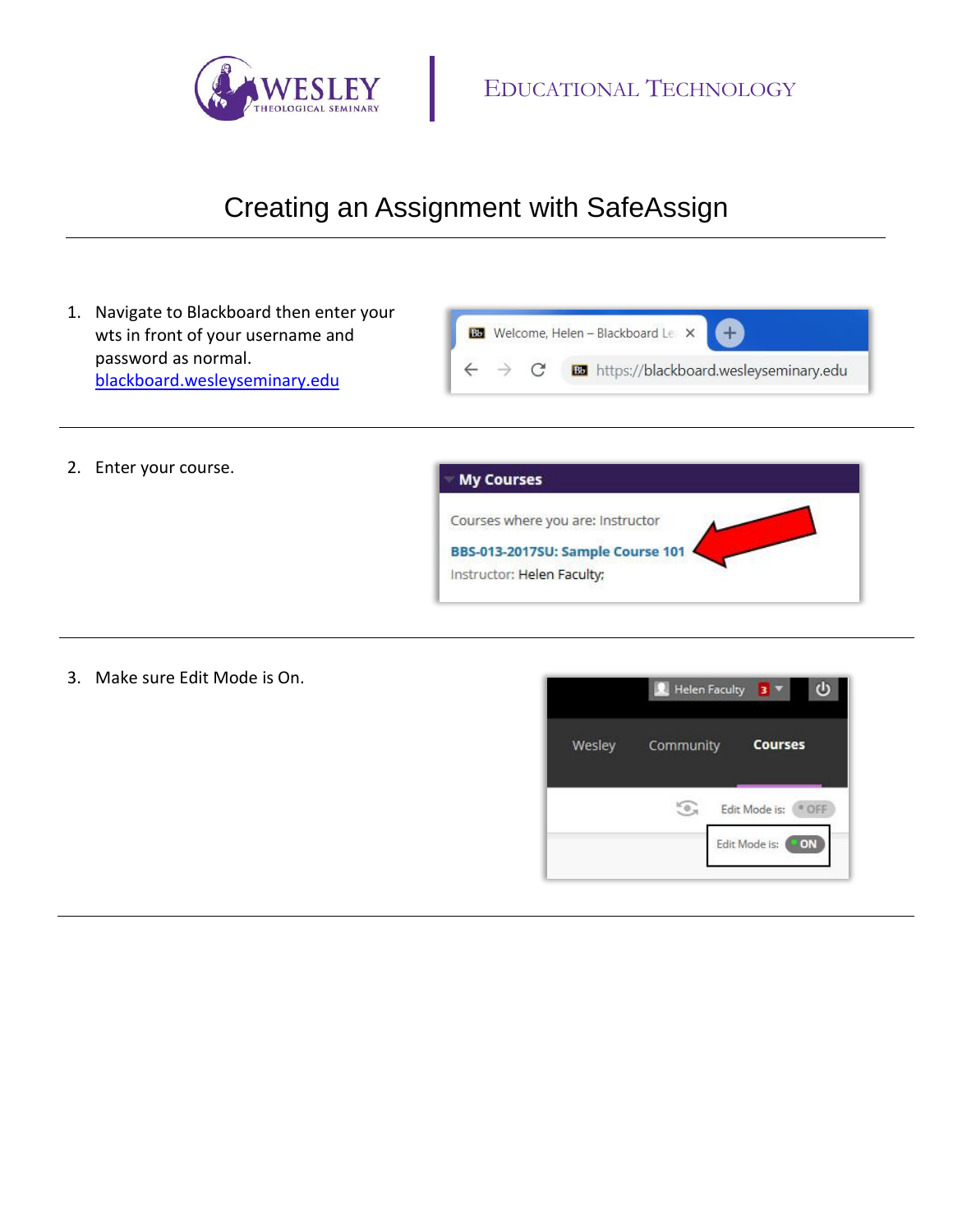

5. Hold your mouse over **Assessments** and click **Assignment**



6. Then click **Assignment**.

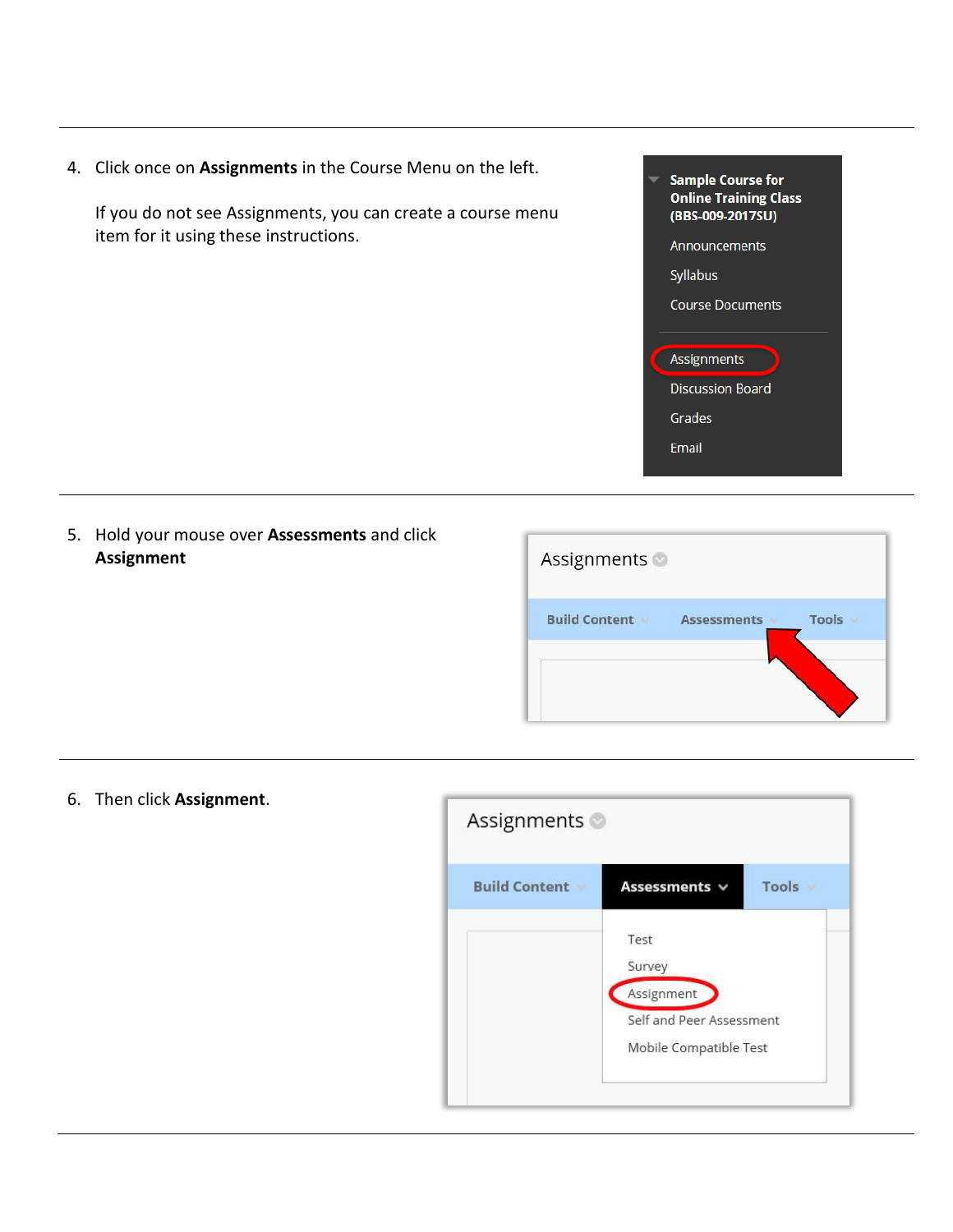| <b>Under Assignment</b><br>7.<br>Information, type in the title<br>of the assignment.            | Create Assignment                                                                                                        |
|--------------------------------------------------------------------------------------------------|--------------------------------------------------------------------------------------------------------------------------|
| This is what students will<br>see, and will be the<br>assignment heading in the<br>grade center. | * Indicates a required field.<br><b>ASSIGNMENT INFORMATION</b><br>Name and Color<br>$\frac{1}{2L}$<br>Essay One<br>Black |

8. In the box under Instructions, type in your instructions for students. It is advised that you put logistical instructions here. You also have the option to attach files which may contain detailed assignment instructions or questions.

**ASSIGNMENT INFORMATION** 

|              |  |                                    | Essay One |                        |               |               |                |             |   | Black                                                                                                          |  |  |    |   |        |   |             |  |
|--------------|--|------------------------------------|-----------|------------------------|---------------|---------------|----------------|-------------|---|----------------------------------------------------------------------------------------------------------------|--|--|----|---|--------|---|-------------|--|
| Instructions |  |                                    |           |                        |               |               |                |             |   |                                                                                                                |  |  |    |   |        |   |             |  |
|              |  |                                    |           |                        |               |               |                |             |   |                                                                                                                |  |  |    |   |        |   | $55 \times$ |  |
|              |  |                                    |           |                        |               |               |                |             |   |                                                                                                                |  |  |    |   |        |   |             |  |
| 240          |  |                                    |           | T                      |               | $^\copyright$ | $\circledcirc$ |             |   | 围                                                                                                              |  |  |    |   |        |   |             |  |
|              |  | $T$ T $\overline{T}$<br>$\Box f_x$ |           | Paragraph<br>Mashups + | $\rightarrow$ |               | Arial<br>66    | ☞ @ 블룸블볼 열음 | 品 | For the toolbar, press ALT+F10 (PC) or ALT+FN+F10 (Mac).<br>3(12pt)<br>$T^{\mathbf{x}}$ $T_{\mathbf{x}}$<br>田田 |  |  | 田田 | 围 | NE NEW | Ç | HTML CSS    |  |

9. Attach any necessary files **ASSIGNMENT FILES** from your computer or the course files.**Attach Files** Browse My Computer **Browse Content Collection**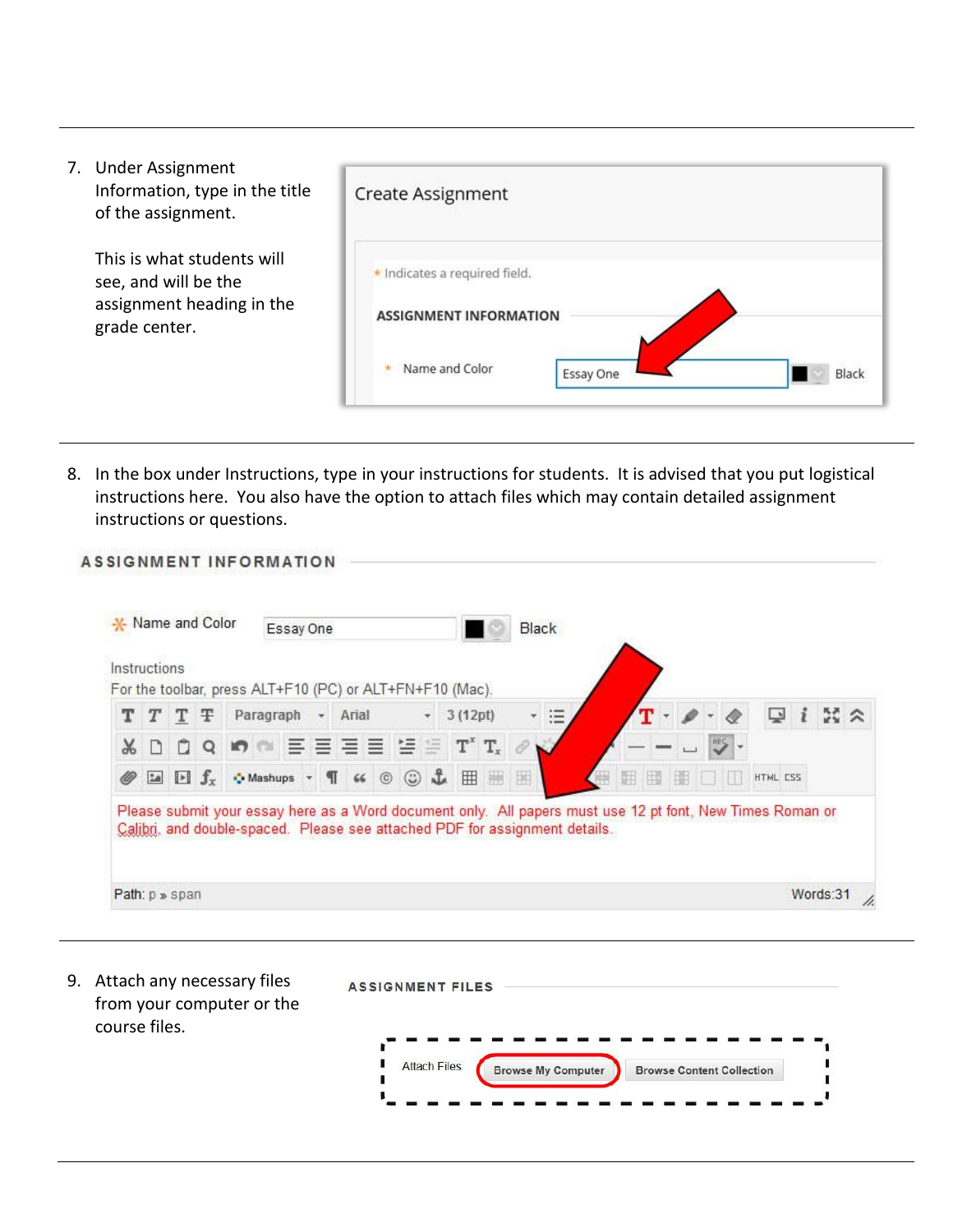10. Under Due Dates, you can set a due date for the assignment. The date you set will automatically display on the student Blackboard calendars.

First, check the box next to **Due Date**. Next, you can either type in the date, or use the calendar icon to select a date. If you enter a date, you must enter a time. You can type it in, or use the clock icon.



Submissions are accepted after this date, but are marked Late.



11. Under Grading, type in the maximum points possible for the assignment. This must be a numerical value of what constitutes the best possible grade a student can achieve on this assignment.

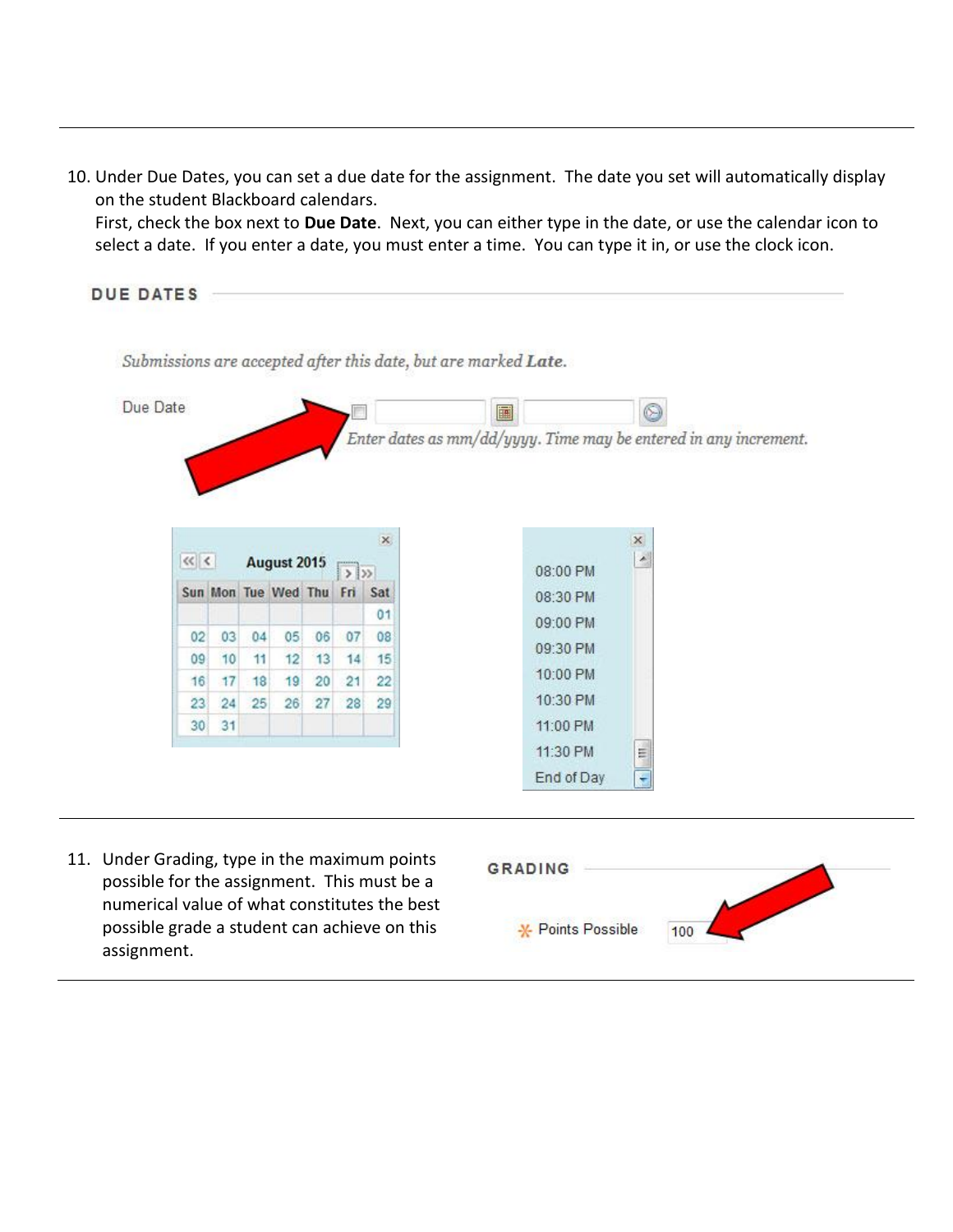

13. **Check** the box next to *Check submissions for plagiarism using SafeAssign* to turn on SafeAssign.

If you would like for students to see the results of their SafeAssign report prior to submitting the assignment to you, check the box next to *Allow students to view SafeAssign originality report for their attempts*.

This option is recommended, in order to allow students to gain the highest educational benefit from this tool.

You may opt to check the third box down which excludes student submissions from the Global and Institutional databases. Having submissions in the databases will allow SafeAssign to check other student papers for plagiarism, which would protect in the instance of cheating within the class, or students cheating from one semester to the next.